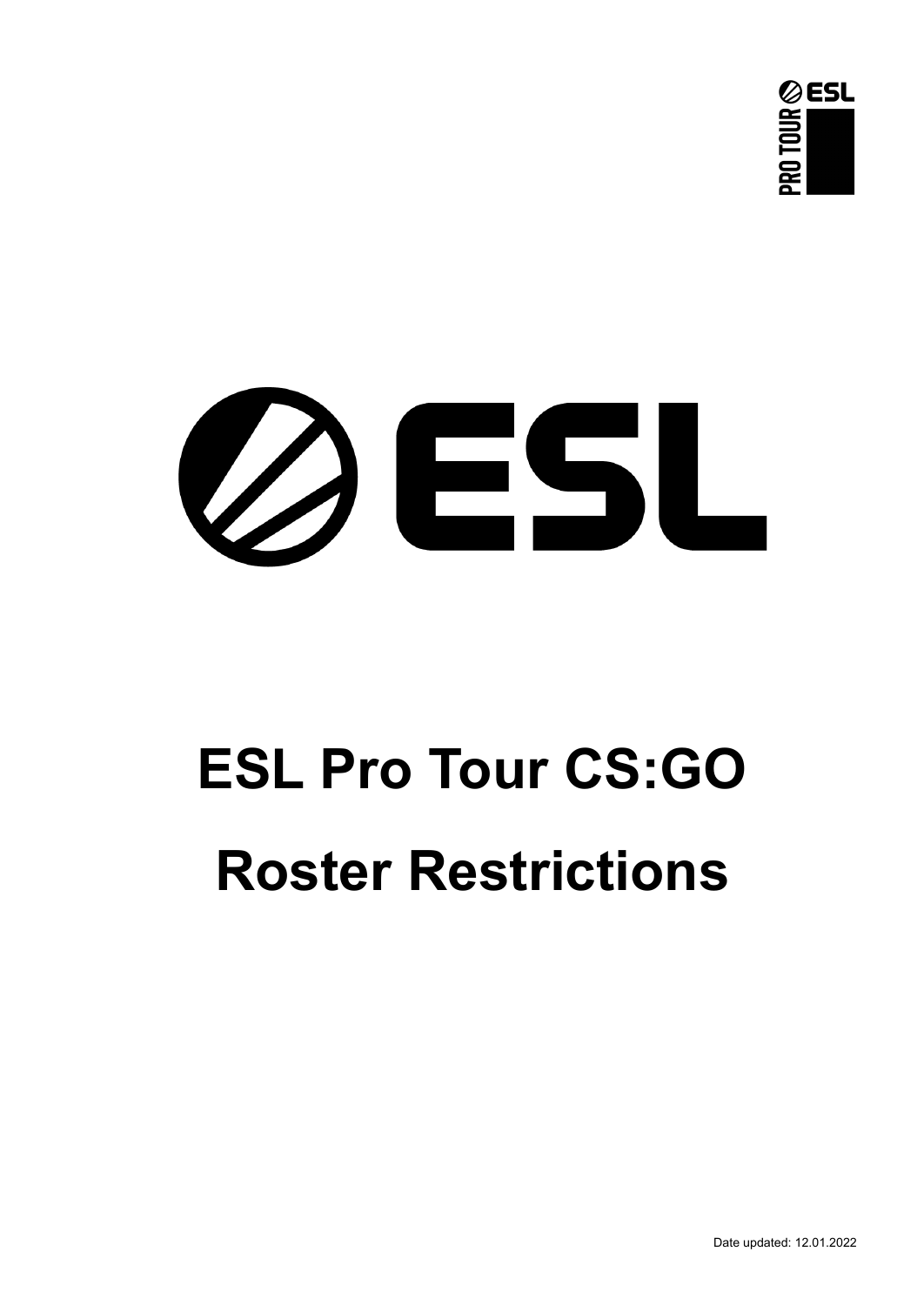## Foreword

This document outlines the roster restrictions for participants taking part in ESL Pro Tour CS:GO competitions. Failure to adhere to these restrictions may result in an inability to compete.

It should be stated that this document may be supplemented or superseded by other regulations where expressly stated (e.g. ESL Pro League).

It should be remembered that it is always the tournament administration that has the last word, and that decisions that are not specifically supported or detailed in this rulebook - or even go against this rulebook - may be made in extreme cases to preserve fair play and sportsmanship.

We at ESL hope that you as a participant, spectator, or press will have an enjoyable competition to partake in and we will do our utmost to make it fair, fun, and exciting for everyone involved.

Yours sincerely,

The ESL administration team



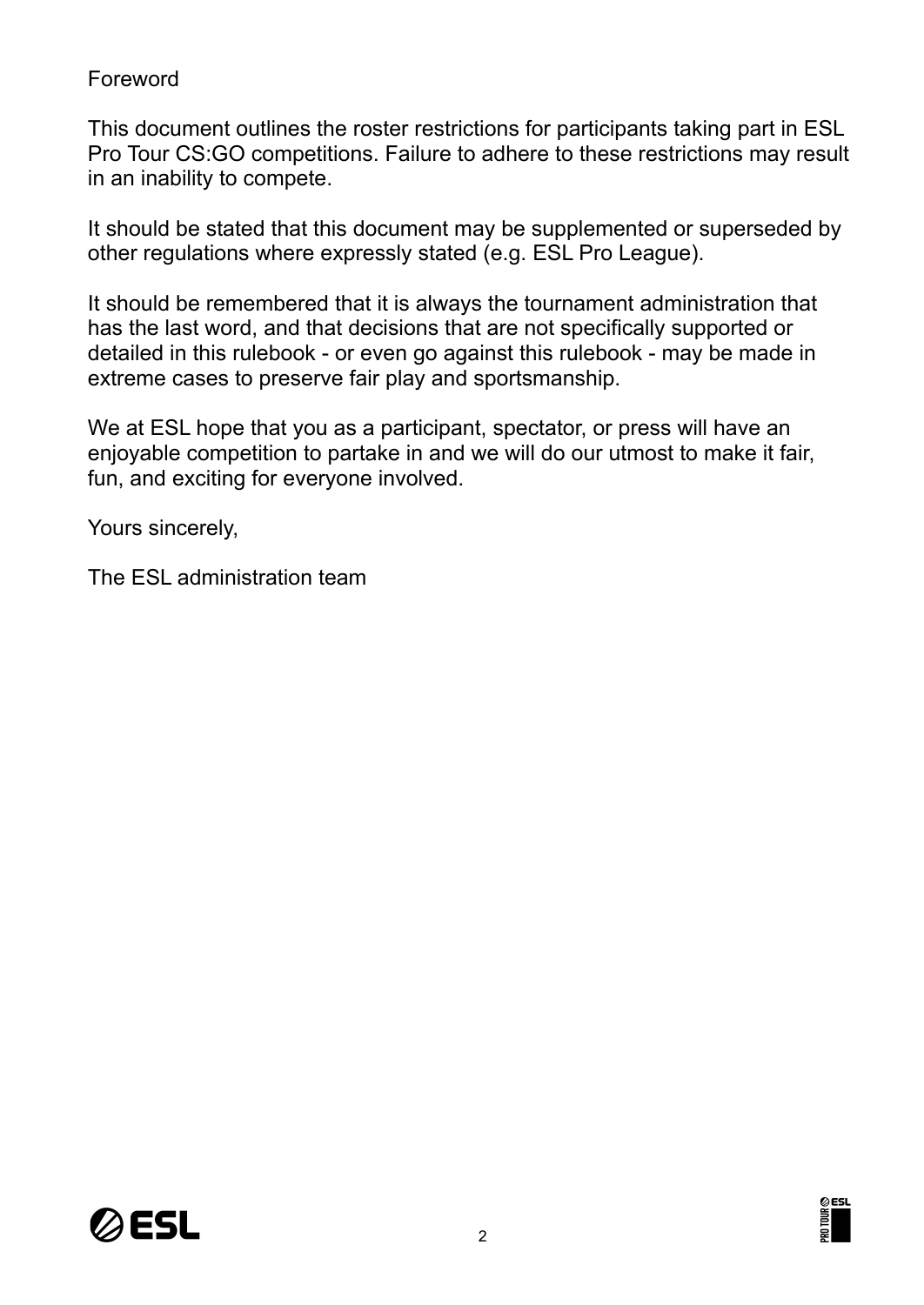| General                                | 4 |
|----------------------------------------|---|
| Range of validity                      | 4 |
| Tournament organisation                | 4 |
| Rule changes                           | 4 |
| Validity of the rules                  | 4 |
| Local laws                             | 4 |
| Additional agreements                  | 4 |
| <b>Rosters</b>                         | 5 |
| Lineup                                 | 5 |
| Adding a new player                    | 5 |
| Restrictions for adding new players    | 5 |
| <b>ESL Challenger League additions</b> | 5 |
| Formal requirements                    | 5 |
| Roster submission deadline             | 6 |
| Multiple contracts                     | 6 |
| <b>Emergency additions</b>             | 6 |
| Substitutions                          | 6 |
| Substitutions in online competitions   | 6 |
| Substitutions in offline competitions  | 6 |
| Lineup restrictions during an event    | 7 |
| <b>Copyright Notice</b>                | 8 |



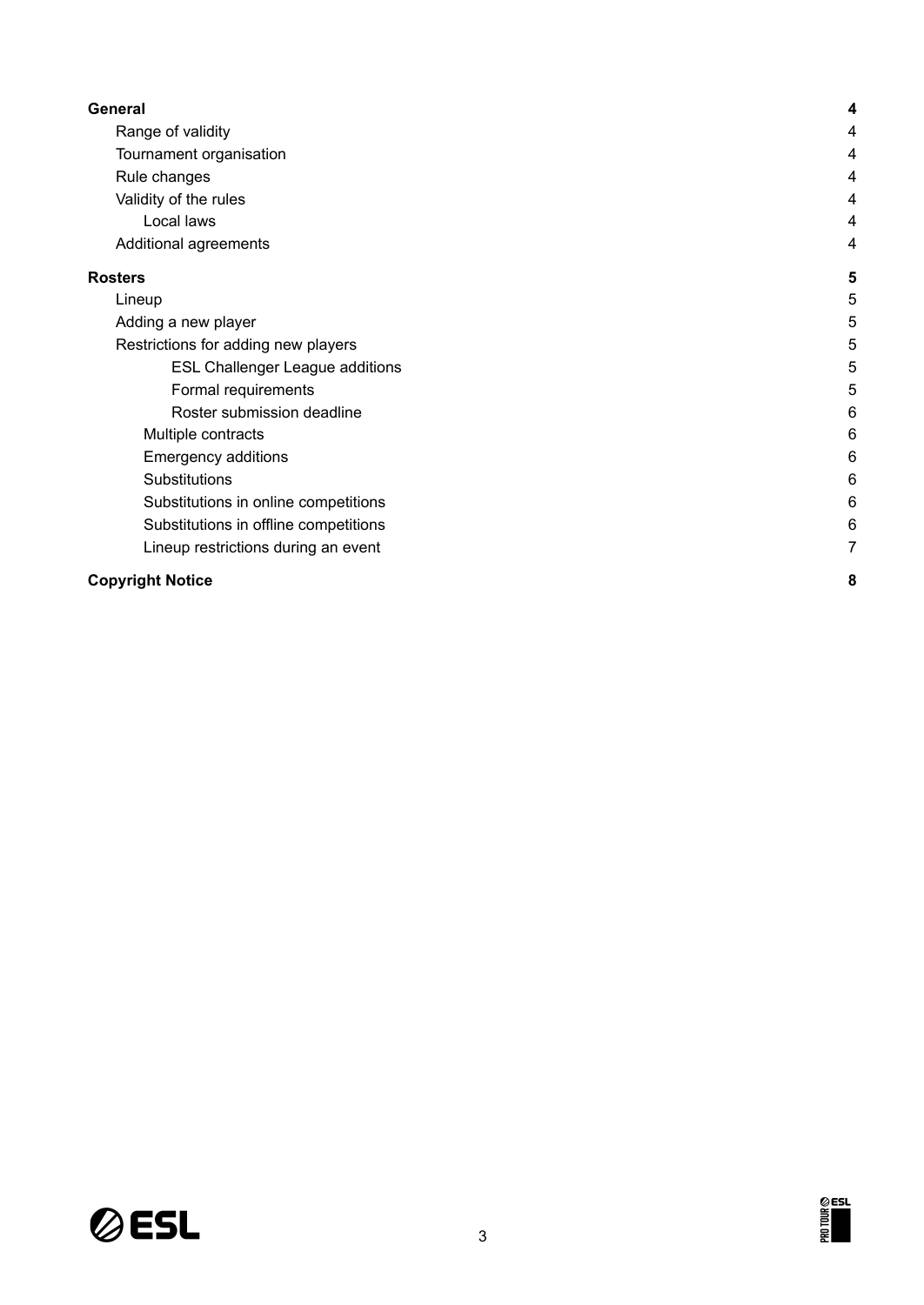# <span id="page-3-0"></span>**1 General**

## <span id="page-3-1"></span>1.1 Range of validity

The event is operated as part of ESL by ESL Gaming GmbH.

This rulebook forms a part of the ESL Pro Tour CS:GO Ruleset, which is valid for this event, its participants and all matches played within the scope of the event. With their participation, the participant states that they understand and accept all rules.

The ESL Pro Tour CS:GO Ruleset is comprised of:

- CS:GO General Rules
- CS:GO Game Specific Rules
- CS:GO Roster Restrictions
- Event Specific Replacement Rules (if applicable)

#### <span id="page-3-2"></span>1.2 Tournament organisation

The event is organised by ESL. ESL is operated by ESL Gaming GmbH.

ESL Gaming GmbH Schanzenstr. 23 51063 Köln Germany <https://www.eslgaming.com/>

### <span id="page-3-3"></span>1.3 Rule changes

ESL reserves the right to amend, remove, or otherwise change the rules, without prior notice. ESL also reserves the right to make judgments on cases not specifically covered by the rulebook in order to preserve the spirit of fair competition and sportsmanship.

#### <span id="page-3-4"></span>1.4 Validity of the rules

If a provision of this rulebook is or becomes illegal, invalid or unenforceable in any jurisdiction, that shall not affect the validity or enforceability in that jurisdiction of any other provision of this rulebook or the validity or enforceability in other jurisdictions of that or any other provision of this rulebook.

#### <span id="page-3-5"></span>1.4.1 Local laws

If any rules or procedures are in conflict with local laws, they will be adjusted to be aligned with the laws in a way that stays as close as possible to the originally intended effect.

#### <span id="page-3-6"></span>1.1 Additional agreements

The tournament administration is not responsible for any additional agreements, nor do they agree to enforce any such agreements made between participants. ESL highly discourages such agreements taking place, and such agreements that contradict the ESL Pro Tour CS:GO ruleset are under no circumstances allowed.



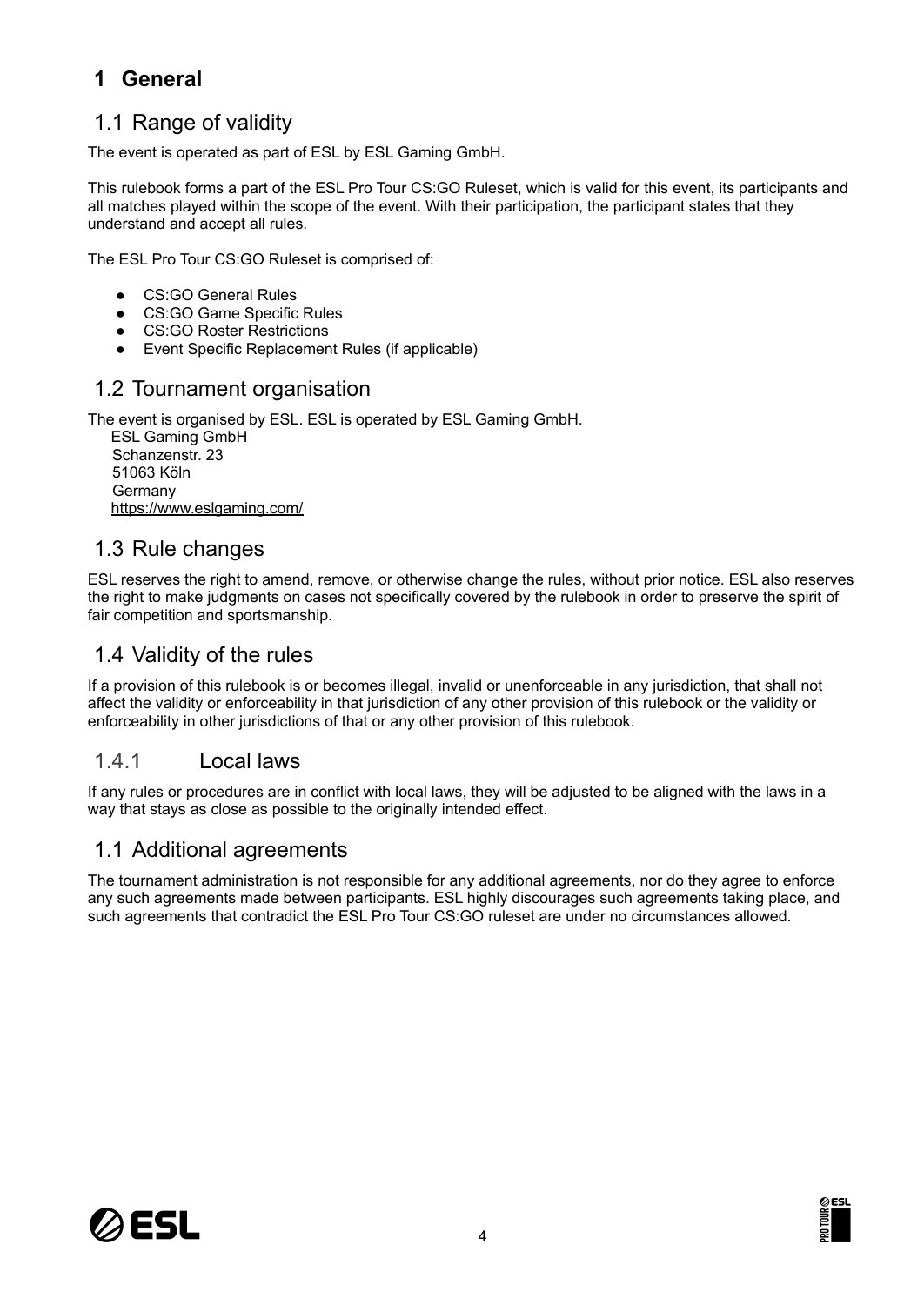# <span id="page-4-0"></span>**2 Rosters**

# <span id="page-4-1"></span>2.1 Lineup

Teams have to submit their lineup for offline and online events before the deadline given by tournament administration.

- The lineup must contain five (5) starter players
- In addition, the lineup may contain a single coach and up to five (5) substitute players for the event

All players and coaches will be considered part of the line-up, even if they have not participated in any of the matches. Any changes to the roles of participants submitted during the roster submission process (e.g. starter being moved to substitute, and vice versa) are considered an addition. Where a team does not have the maximum number of substitutes registered (5), the registered coach may be used as a substitute player.

It is suggested that every ESL team has substitutes added in their roster to compensate for any potential player losses during an event.

Each participant shall publicly announce its roster once the roster submission deadline has passed. If a participant fails for any reason to announce its roster by that time, ESL retains the right to publish said roster through its own marketing activities promoting the competition.

## <span id="page-4-2"></span>2.2 Adding a new player

## <span id="page-4-3"></span>2.2.1 Restrictions for adding new players

Every player addition is counted as a "new player". The maximum number of new players any team can add within any one hundred and twenty (120) day period is five (5). This includes new players in other ESL Pro Tour CS:GO competitions (including but not limited to Intel Extreme Masters, ESL Pro League, ESL Challenger events, ESL Challenger League and ESL National Championships, including their qualifiers). This one hundred and twenty (120) day period starts whenever the first addition is made.

A player can only join an ESL participant if they have not played for more than one team in ESL Pro Tour CS:GO competitions (including their qualifiers) during the last 120 days. A special exception to this rule can be made if the player or their team can clearly prove that this change is permanent (i.e. by presenting a valid contract). This exception can never be made when the third team is the same as the first one he played for.

Over the course of a single event and its qualifiers, the following restrictions apply:

- i) A player that played in and qualified from an open qualifier is never allowed to participate in another open qualifier for the same event. The player is also not allowed to play in any closed qualifier for the same event with another team
- ii) A player that played in and qualified from a closed qualifier is never allowed to participate in another qualifier for the same event. The player is also not allowed to play the main event with another team
- iii) A player that played in the open qualifier but didn't qualify into the closed qualifier is allowed to change teams for the main event. They can even change teams for the closed qualifier, but only if the new team can prove that the change is permanent
- iv) A player that played in the closed qualifier but didn't qualify into the main event can change teams for the main event, but only if the new team can prove that the change is permanent
- v) None of these changes are allowed if the new team is the same that the player has already played for in the last 120 days

# <span id="page-4-4"></span>2.2.1.1 ESL Challenger League additions

During the regular season, participants can make up to two (2) player additions.Any player additions must be made no later than two (2) hours before the participant's next scheduled match start time. No additions can be made during the playoffs or relegation stage.

## <span id="page-4-5"></span>2.2.1.2 Formal requirements

Before a player can be officially added to a roster, the tournament administration must be formally informed via email, within a reasonable timeframe of the next match in the event. This information should contain:



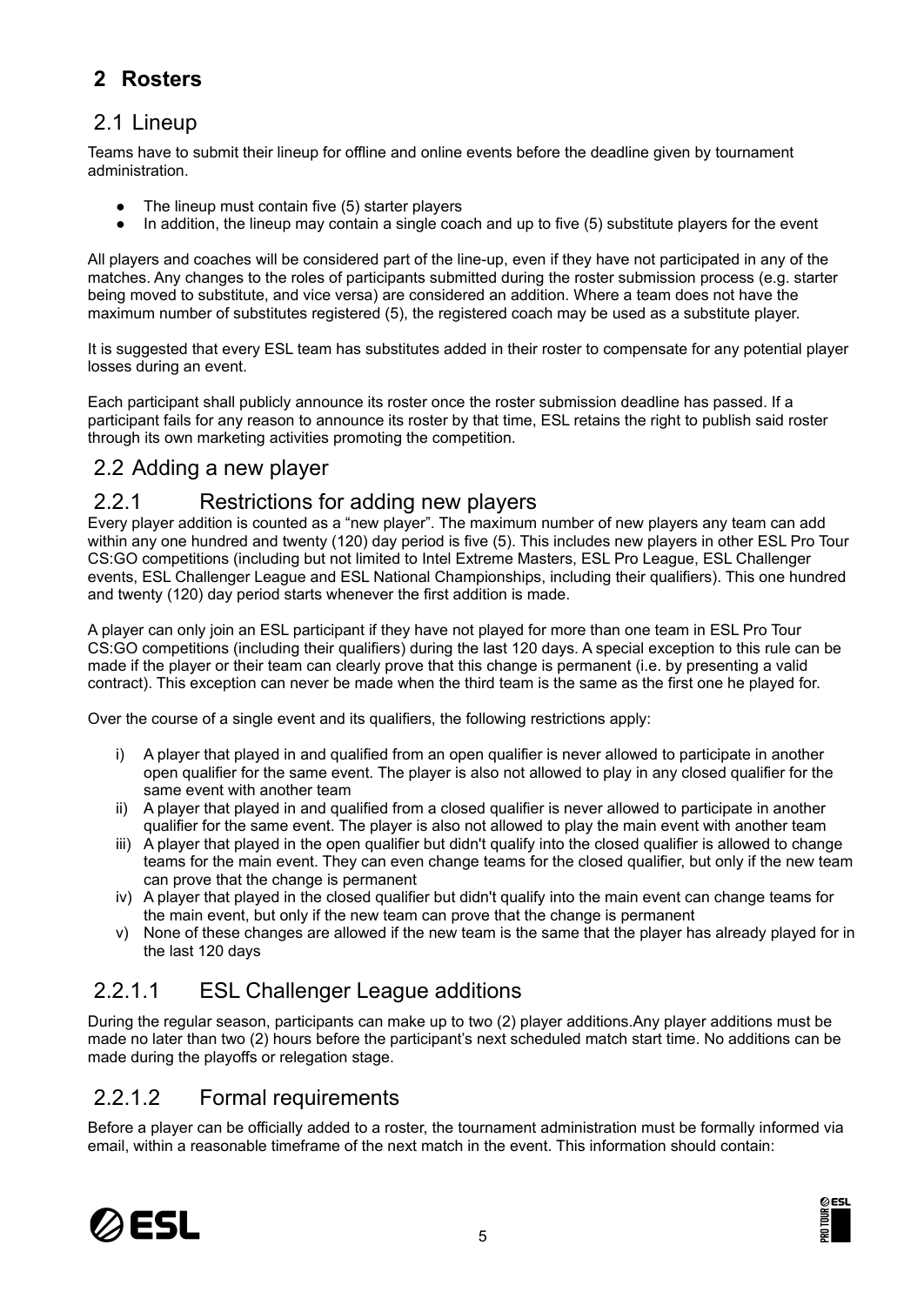- Nickname
- **Full Name**
- Date of Birth
- Game Account

Failure to notify the tournament administration with the necessary information before adding the player may be penalised.

Once a player addition is approved, the licence holder needs to resubmit the roster submission form (if one was required) that holds all the vital information about the players. If required, participants must update the relevant ESEA profiles and team pages.

## <span id="page-5-0"></span>2.2.1.3 Roster submission deadline

The final roster that will be used at the event has to be reported before the deadline given by the tournament administration for that event (usually 14 days before the start of the first match of the event). The roster must contain five (5) starters, up to five (5) substitute players if applicable, and one (1) coach if applicable. If a player is added after that deadline, the team will be fined \$1,000. Additions less than 7 days before the start of the first match of the event are only possible in cases that were reported and pre-approved before the deadline.

During the qualifiers, players can be added to the roster any time before the check-in deadline, but not at all once it has started, unless there is a period of at least 24 hours without matches.

Emergencies (e.g. medical ones) will be handled outside this rule on a case-by-case basis.

### <span id="page-5-1"></span>2.2.2 Multiple contracts

For a player competing in ESL Pro Tour CS:GO competitions to have a contract or agreement with 2 or more teams is strictly forbidden, may it be written or oral. If such a contract or agreement is found to be in existence, ESL reserves the right to bar the player from playing any more matches until the situation has been resolved. If the situation cannot be resolved, ESL has the right to remove the player or team(s) in question.

The only exception to this rule is in the case of a loan. In that instance, the player is only allowed to play competitions for the team he is loaned out to, not for the team that he is originally contracted with. Other than the fact that the player still has a running contract with his old team, this is in every way considered the same as an addition.

# <span id="page-5-2"></span>2.2.3 Emergency additions

Where a team is rendered unable to field a full lineup as a result of a serious and unexpected emergency, the right to make an emergency addition request exists, as long as supporting evidence can be provided. All emergency addition requests and supporting evidence will be evaluated by the tournament administration on a case by case basis. All emergency addition request decisions will be made at the tournament administration's discretion.

Emergency additions are still subject to the restrictions for adding new players. Any further restrictions detailed in this rulebook may be suspended in order to facilitate the addition.

## <span id="page-5-3"></span>2.3 Substitutions

Only players that are a part of the submitted roster can be substituted in. The opposing team and tournament administration have to be informed beforehand.

## <span id="page-5-4"></span>2.3.1 Substitutions in online competitions

During online competitions, substitutions can be made between maps or, if there is a proper reason (i.e. connection problems), at any point during a map. If necessary, the game can be paused for the change. The delay caused must not exceed five (5) minutes. Teams have to announce any substitutions between maps at the end of the preceding map.

## <span id="page-5-5"></span>2.3.2 Substitutions in offline competitions

Participants are allowed to substitute players between maps in a series or between matches. Any changes to the starting lineup for the upcoming map have to be reported to the tournament administration after the map veto or immediately after the end of the previous map, whichever is later.

Substitutes will be required to set up right after the end of the preceding map and will not receive additional time to set up.



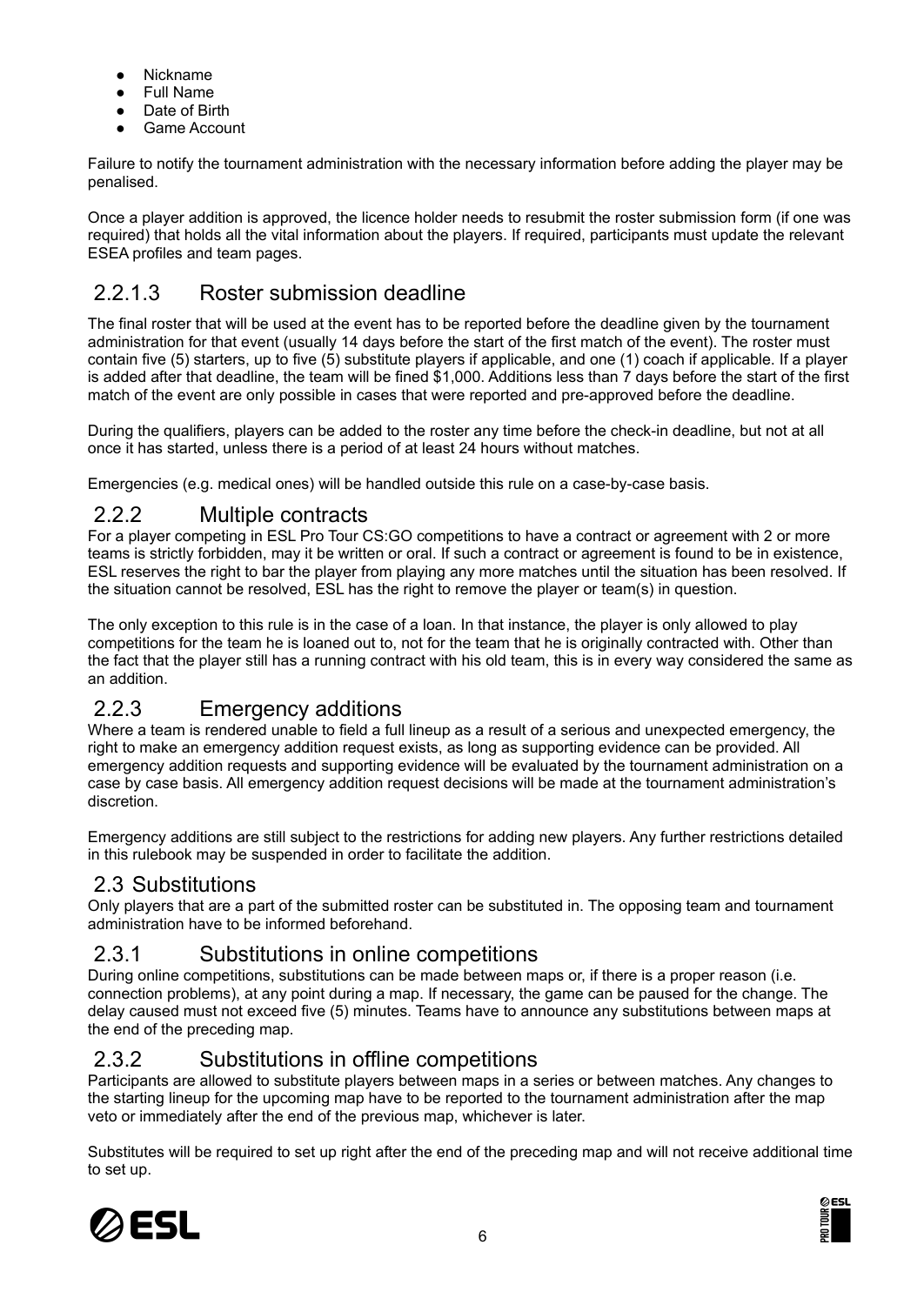In case this is the first match of an offline event (or of a new stage of an offline event with a break of over 30 hours between stages), the lineup has to be reported to the tournament administration at least 24 hours before the scheduled start of the match.

#### <span id="page-6-0"></span>2.4 Lineup restrictions during an event

Once a participant plays for the first time in a qualifier, their lineup has to contain a majority of that first lineup until the end of the main event, throughout all qualifiers and stages of the event. This also implies that an organisation that tried and failed to qualify with one team is not allowed to sign a new team to still take part in the event.

The above lineup restriction also applies for participants that were invited to the event or a later stage of the qualifiers, in that case the default lineup of the participant at the time of the invitation or a specific lineup named in context with the invitation is relevant. Invited participants are considered the same as if they had played throughout the entire qualifier process up until the stage that they have been invited to.